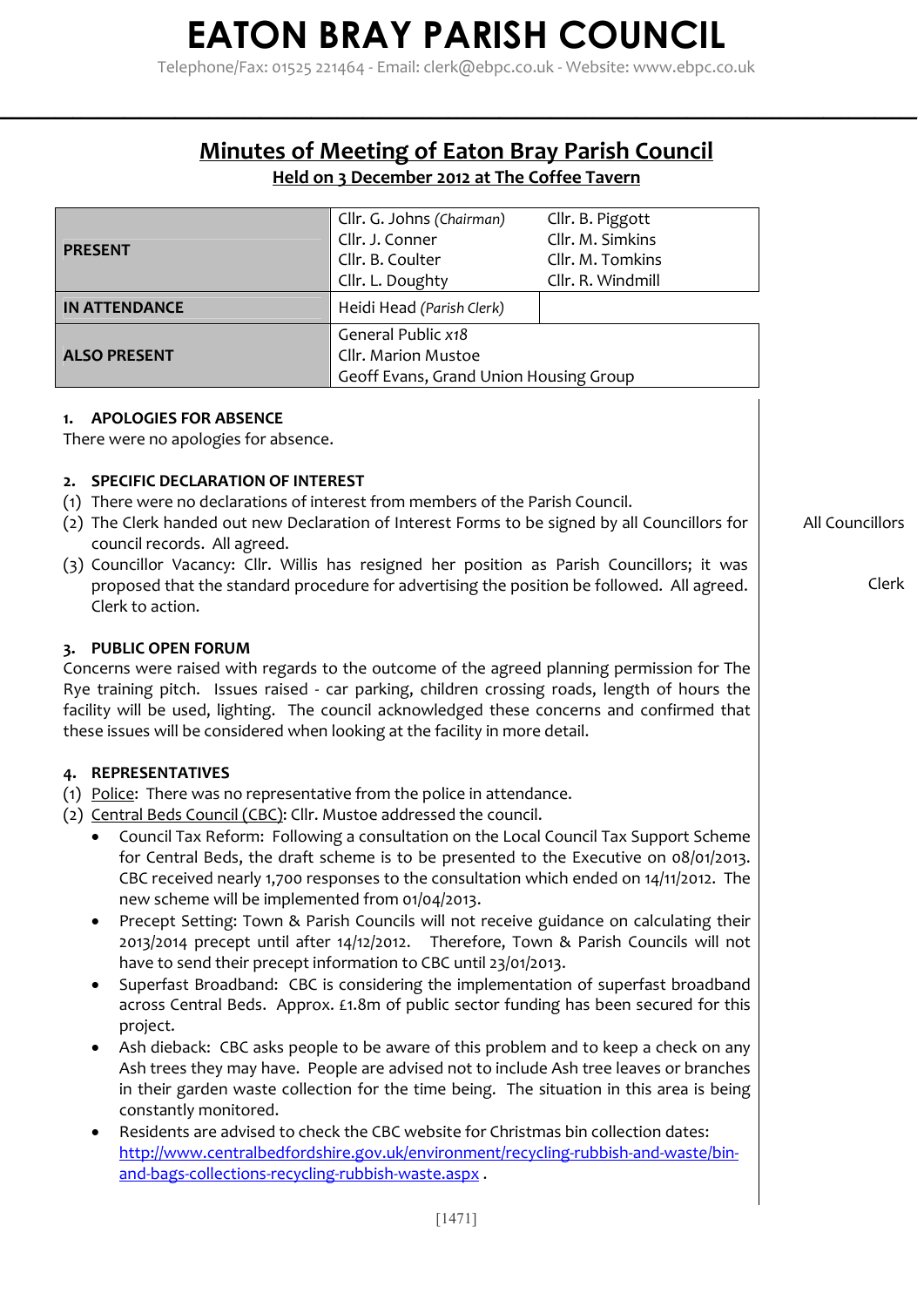Telephone/Fax: 01525 221464 - Email: clerk@ebpc.co.uk - Website: www.ebpc.co.uk

### **5. HOUSING NEEDS REPRESENTATIVE**

Geoff Evans, the Business Development Manager from the Grand Union Housing Group addressed the meeting. He confirmed that from the responses received from the Housing Needs survey carried out at the beginning of the year, a need was identified for affordable housing within the parish. The council enquired as to the area in which housing would be located and were informed that generally these types of builds are placed outside of the village envelope, i.e. farmers fields, and are usually small builds of around 6-12 properties. The council requested clarification on those eligible for these houses and were informed that they are allocated to those who have a connection with the parish, i.e. lived in village for min 2 years, work in village, family in village. The council agreed that the survey did identify a need and it was agreed to work with Grand Union, at this stage to explore potential sites. All agreed

### **6. SIGNING OF THE MINUTES/NOTES OF:**

### (1) **EATON BRAY PARISH COUNCIL, 5 November 2012**

An additional line was added to the council's minutes, Page 1466, Item 4 (1) ..."*the police were asked to forward to the council brief updates of success rates of incidents that have occurred in the parish."* It was then agreed unanimously to accept the minutes of the meeting of Eaton Bray Parish Council, held on 5 November 2012; the Chairman signed the minutes.

### (2) **GENERAL PURPOSES WORKING GROUP (GPWG)**

The notes from the GPWG held on the 6<sup>th</sup> November 2012 and 28 November 2012 were presented to the Parish Council. The attendees from the GPWG agreed to the points/recommendations raised. The clerk filed the notes as a true and accurate record of the meeting. All agreed.

### **7. MATTERS ARISING FROM EATON BRAY PARISH COUNCIL MINUTES** *(for information)*

- Medley Close Trees/land; *05/11/12 CBC is looking into our enquiry and has forwarded the details to their Property & Facilities department who will respond in due course.*
- Handrail School Lane car park; *05/11/12 CBC has forwarded the enquiry to their Health & Safety team member, Ben Salvatierra who covers the Eaton Bray area and will respond in due course.*
- Metal fencing School Lane Recreation Ground*; 05/11/12 the Clerk has received the land registry map for the area, however it does not cover all details regarding boundary fencing. The Clerk is applying for a more detailed plan from the Land Registry showing boundary areas of responsibility.*

#### **8. PLANNING COMMITTEE REPORT**

Planning Applications, November 2012

| Application     | Address / Development                                                | Decision      | Comments                                                                                                                                                                                                                                                                             |
|-----------------|----------------------------------------------------------------------|---------------|--------------------------------------------------------------------------------------------------------------------------------------------------------------------------------------------------------------------------------------------------------------------------------------|
| $E$ CB/12/03955 | Eaton Bray Lower School /<br>2x single storey temporary<br>classroom | No Objections | Concerns raised:<br>play<br>$\left( 1\right)$<br>covered<br>.ot<br>Loss<br>school<br>space/seating $-$ the<br>ensures that another suitable<br>area is created for this function.<br>Future traffic concerns -<br>(2)<br>increased classes, increased<br>children, increased traffic |
| CB/12/04086     | 94 High Street / single storey rear<br>extension                     | No Objections | n/a                                                                                                                                                                                                                                                                                  |

• Wellhead: Concerns were again raised regarding continuing works at the property/land in Wellhead. Clerk to chase CBC. All agreed.

Geoff Evans/ Clerk

Clerk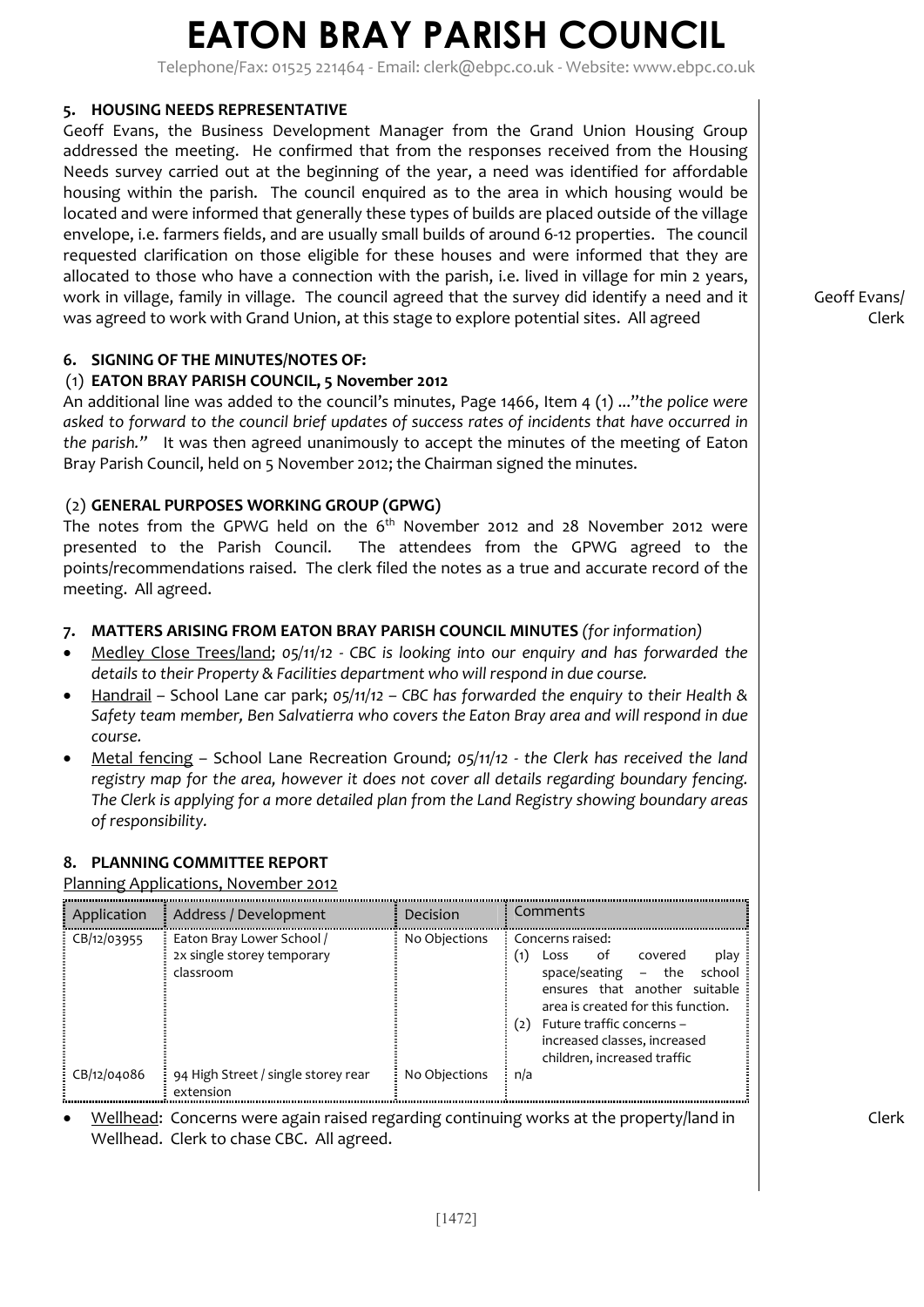Telephone/Fax: 01525 221464 - Email: clerk@ebpc.co.uk - Website: www.ebpc.co.uk

### **9. EB LIONS/FOOTBALL CLUB**

- The Planning Committee at CBC have approved the planning application for the proposed training pitch in The Rye. The GPWG put forward their recommendations to the council that when the 106 document has been received from CBC, the Parish Council ask their solicitors to draw up a draft Lease which would include items from the planning consent and the 106 agreement. Once complete the draft lease then be made available to comment; after which other concerns and issues would be considered. All agreed.
- It was proposed that the council write to EB Lions and request copies of correspondence between EB Lions and CBC. With special reference to documentation that relate to the differences between the planning application viewed by the Parish Council and the one that was since granted by CBC. All agreed. Clerk to action.

#### **10. SPORTS & SOCIAL CLUB**

- The council considered the response received from the building inspection carried out to the Sports & Social Club. From the inspection it is recommended that the best option is for the building is to be demolished. The findings showed that to repair the building, the approximate cost would be £150,000.00 to £200,000.00; with the cost to demolish the building around  $\text{\pounds}8,490.00$  (+VAT). From the site inspection the building was found to be not structurally stable and not safe in its current state. From the information obtained it was proposed that the council agree in principle to the building being demolished. All agreed.
- The council looked at the enquiry from the Plymouth Brethryn regarding the option of building two new buildings on the old Sports & Social Club site, one for the use of the church and the other for community use. It was proposed that the council look into the legality of its use and to obtain legal advice regarding this matter. All agreed.

#### **11. BUSINESS MATTERS**

- (1) Cricket Club Lease: The clerk has forwarded the names of all those to be inserted into the lease to the council's solicitors and is awaiting the final Lease for signing.
- (2) Byelaws: The council have still not heard back from Dept. of Communities & Local Government; it was proposed that Cllr. Johns contact Andrew Selous MP again regarding the delay in this matter. All agreed.
- (3) Landscape Buffer: The Clerk is waiting to hear back from the council's solicitors regarding the way forward in this matter. However on looking through council archive records, there appears to be documentation held at the Bedford archives relating to this strip of land. It was proposed the Clerk visit Bedford archives and looks into this further. All agreed.
- (4) Skatepark: Cllr. Tomkins has been speaking with contractors regarding the best option for the grass area around the skate bowl and the seating area. The skate park contractors have agreed to come back to the site and make good the damage to the grass around the skate bowl. Quotes are being requested for the work around the bench area. Cllr. Tomkins is also putting together at Skatepark Group, comprising of youths from the parish, to look at ideas for the skatepark. It was proposed that he send out a request for more youths to join the group, via facebook/focus. All agreed.
- (5) Brass Band: The Parish Council are once again organising for the Brass Band to visit the parish for an evening of Christmas music. The band playing on Friday 21 December 2012, at two locations, Medley Close/Three Corners & Market Square/White Horse at a cost of £125. All agreed.
- (6) Speeding/Parking Solutions: Cllr. Simkins confirmed that speed data technology is being used in the parish to ascertain areas of speeding. From this the council can look at measures to put in place to resolve issues. The question was raised regarding camera cars, which can go to problem areas, where tickets can be issued for offenders. This was agreed was a good option for problem speeding/parking.
- (7) Local Flood Risk Management: It was proposed that this be looked at further by the GPWG.

Clerk

Cllr. Johns

Clerk

Cllr. Tomkins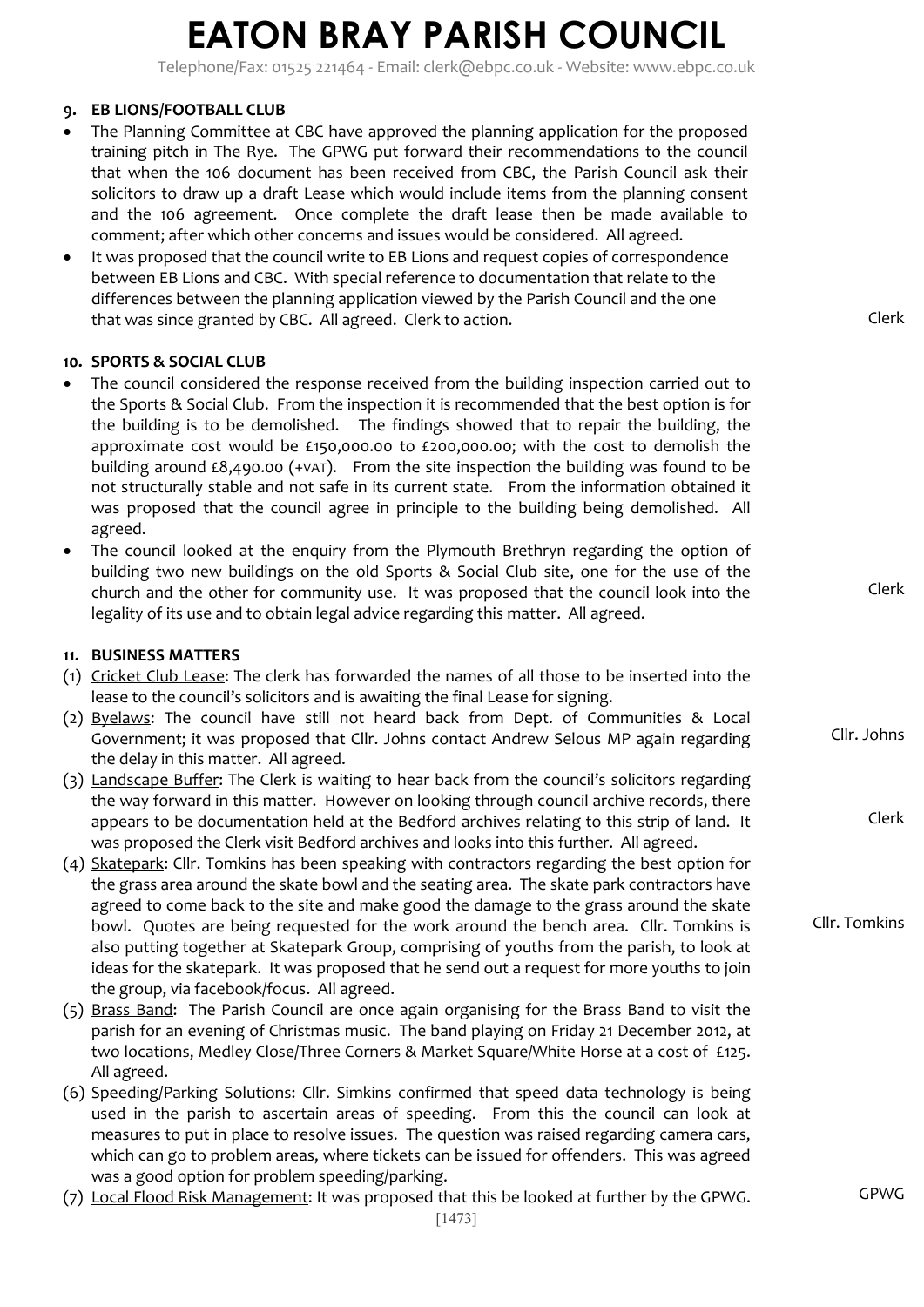Clerk

Cllr. Windmill

Cllr. Conner

Cllr. Johns/ Clerk

Cllr. Conner/

Clerk

PC Jan

Telephone/Fax: 01525 221464 - Email: clerk@ebpc.co.uk - Website: www.ebpc.co.uk

All agreed. (8) Allotment Warden: It was proposed that the council write to all allotment holders inviting them to put themselves forward as an allotment warden. This role would be to report to the council, agreed contact, any issues/recommendations put forward by allotment tenants and to give a yearly feedback to the council at the EBPC Annual Parish Meeting. All agreed.

### **12. GENERAL REPORTS**

- (1) Chairman's Correspondence
	- (i) Letter from BATPC giving an update on Code of Conduct/Precept declarations; read to Councillors.

Clerk to action. Cllr. Tomkins proposed that he be the point of contact on the Parish

(ii) Communication from Carol Willis; item noted Page 2471, item 2 (3).

Council for the allotment warden to report to. All agreed.

- (iii) Letter from Resident, The Rye regarding their hedges. Cllr. Windmill proposed he speak to the residents regarding the problems. All agreed.
- (iv) Letter from CBC regarding Local Flood Risk Management Strategy; item discussed Page 1473, Item 11 (7).
- (v) Letter from the Community Payback Beds Probation Trust; the Parish Council have used them in the past. Cllr. Conner to look into options further. All agreed.
- (vi) Information Evening on Welfare Reform, 5 & 13 December 2012 in Ampthill; placed in read file.
- (vii)Email received regarding a section of land outside property 4 Market Square; it was proposed to look into further, ownership of land and report back to council. All agreed.
- (2) Parish Clerk

No items to report.

(3) Coffee Tavern/Cottage

The Cottage gate has been mended. The boiler in the Coffee Tavern has been fixed; the heating should now be working more efficiently.

(4) Cemetery

The council looked at the recommendations from the GPWG and the quotes received for the work to the Cemetery Hedge. It was proposed that the council agree to the quotation supplied from Duncan Tomblin, with labour costs of £535. The purchase of the laurels for the hedging, at a more suitable height, costs not to exceed £500. All agreed.

- (5) Finance
	- 2013/14 budget/Precept: Due to the delay with Precept recommendations from CBC, it was proposed to agree the new budget/precept at the Parish Council meeting in January 2013. All agreed.
	- Salary Review: It was proposed, that due to the clerk not having a salary review for two years to agree to a 2-point increase in salary scale. The Clerk's new scale to be SCP22 at £10.19 p/hr, the new scale to take effect as of 1 January 2013 and the next salary review would take effect in April 2014. All agreed. The Parish council thanked the Clerk for all her work she carries out for and on behalf of the Parish Council and the parish.
- (6) Highways: item discussed on Page 1473, item 11 (6).
- (7) EBAT: The final planting of spring bulbs by the Eaton Bray Bloomers has now been completed. The council are looking forward to a glorious display in the spring. The halfbarrel planters for the village shops/facilities are nearing completion. The council wished to express thanks to all those that have volunteered in this work; with a special mention to Cllr. Coulter for his continued work is the beautifying of the village.